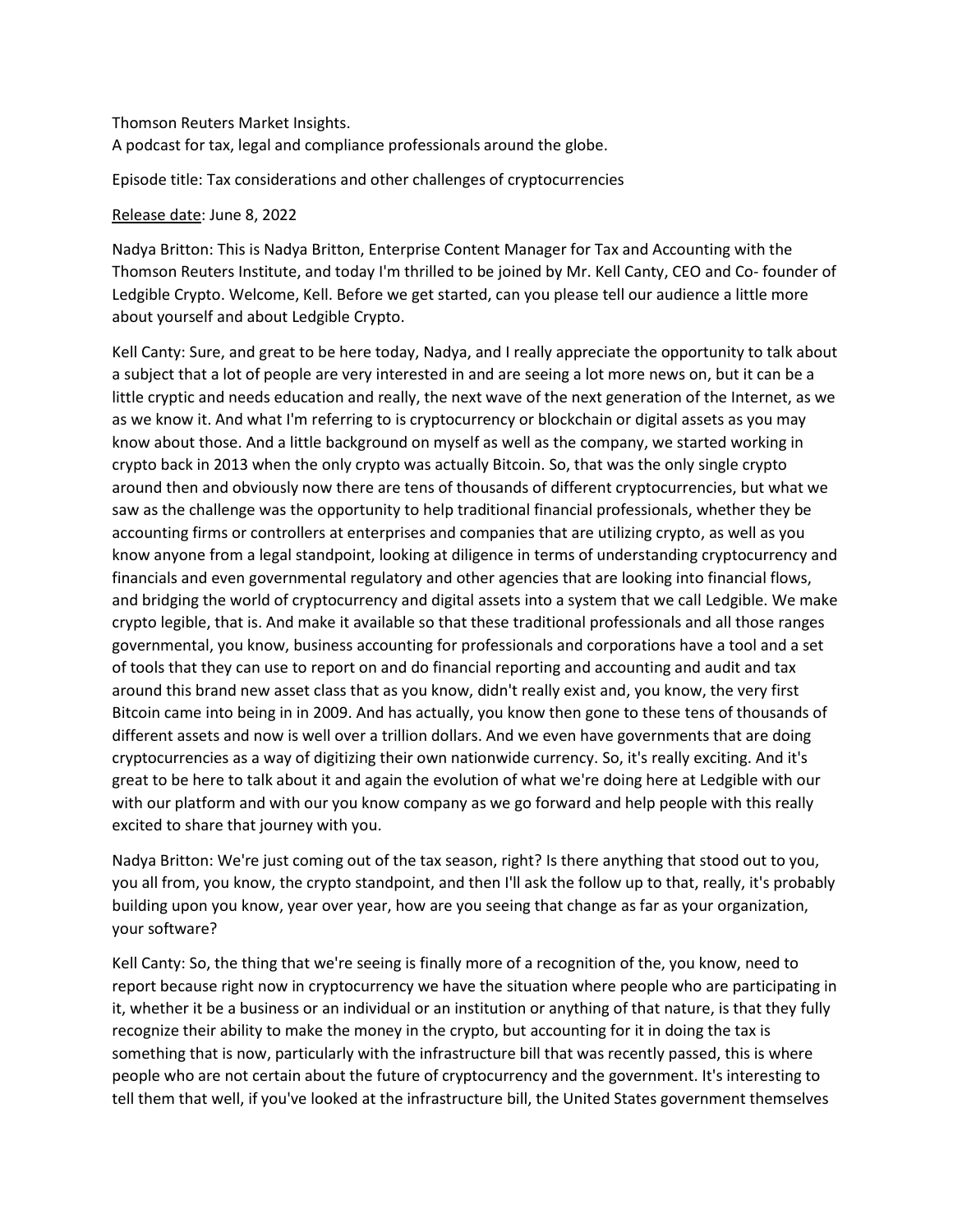are counting on approximately \$28 billion in tax revenue to come from the taxing of cryptocurrency transactions. And everyone in cryptocurrency, and you may want to think about this a little bit, is very in favor of that because that assures cryptocurrency and regulation and the growth. So, with the taxation, that means that it is regulated and that it is, you know, counted on for tax revenues, and so it's kind of a promise or a great indicator that crypto is here to stay. Crypto will be expanding and the government is in the process of setting up the regulations and standards so that it gets even bigger in a regulated fashion as it goes forward. So, we're really excited about that and just happy about the growth of crypto and it's used for all areas, and so we're seeing anything from institutions coming to us for tax. A lot of professional accounting firms, occasional law firms, and governmental agencies coming in and wanting to speak to us and use our platform to take care of the obligations of calculating the taxes, filing the different reporting forms, and being able to do accounting in this new asset class. So, we're seeing a great uptick in the adoption and the recognition of that.

Nadya Britton: That's great and yeah, so I can only imagine, that's a really good point about the infrastructure bill that it absolutely is a great indication that for those skeptics that might think it's fleeting, or it's not, I think that solidifies at all right by saying that you know our government expecting taxing from it and more important for the comfort I think of society at large right. The regulatory piece that comes into play and there's greater clarity around that.

Kell Canty: And totally agree the other real quick point is that I think individuals are actually starting to notice as well because for the past couple of years a brand-new question on the world's most used tax form, the 1040 now has a question on the service the IRS calls cryptocurrency virtual currency. But now I call it question zero. The very first question on the form now is "have you transacted and gotten gains from participating in cryptocurrency?" so I think it's pretty neat that that is happening, and that people are recognizing that obligation. And again, it's coming at the point at which people are recognizing the widespread nature of cryptocurrency. The last estimates I read were over 50 million Americans own cryptocurrency, so it's a lot bigger than some people think, and it's continuing to grow. And obviously the regulations are coming along with it.

Nadya Britton: So, I'm going to ask you to, you know, maybe pull out your crystal ball a little bit, right? So, the last couple of weeks there's been, you know, the crypto market has taken some hits. And you know, there's all kinds of speculations. I'm not going to ask you to speculate around that unless you want to, but you know, looking ahead to the October deadline, what should tax preparers be thinking about or even individuals?

Kell Canty: And just quite frankly, there's certain cycles in new and innovative, you know technologies and asset class like look at the Internet back in 94 or something of that nature and you'll have some speculation and some failed companies or tokens like happened recently. But I don't know about your stock portfolio, but my stock probably is also down much like crypto, given the macro environment we're in right now, and again, you're probably talking about one of the you know particular coins that had an issue that is not a United States sanctioned coin, so there are issues there, but again, that regulations coming in play to take care of that. In terms of the October tax filing for extensions and by the way, we see over half, let's say, of the cryptocurrency tax returns being extended. If you think about you know the initial tax season is around 8 weeks and you look at the extension period and being, you know, about six months, there's a great opportunity for more complex individuals with situations. If you're in cryptocurrency, and you're doing lots of transactions or you've got other things, and naturally,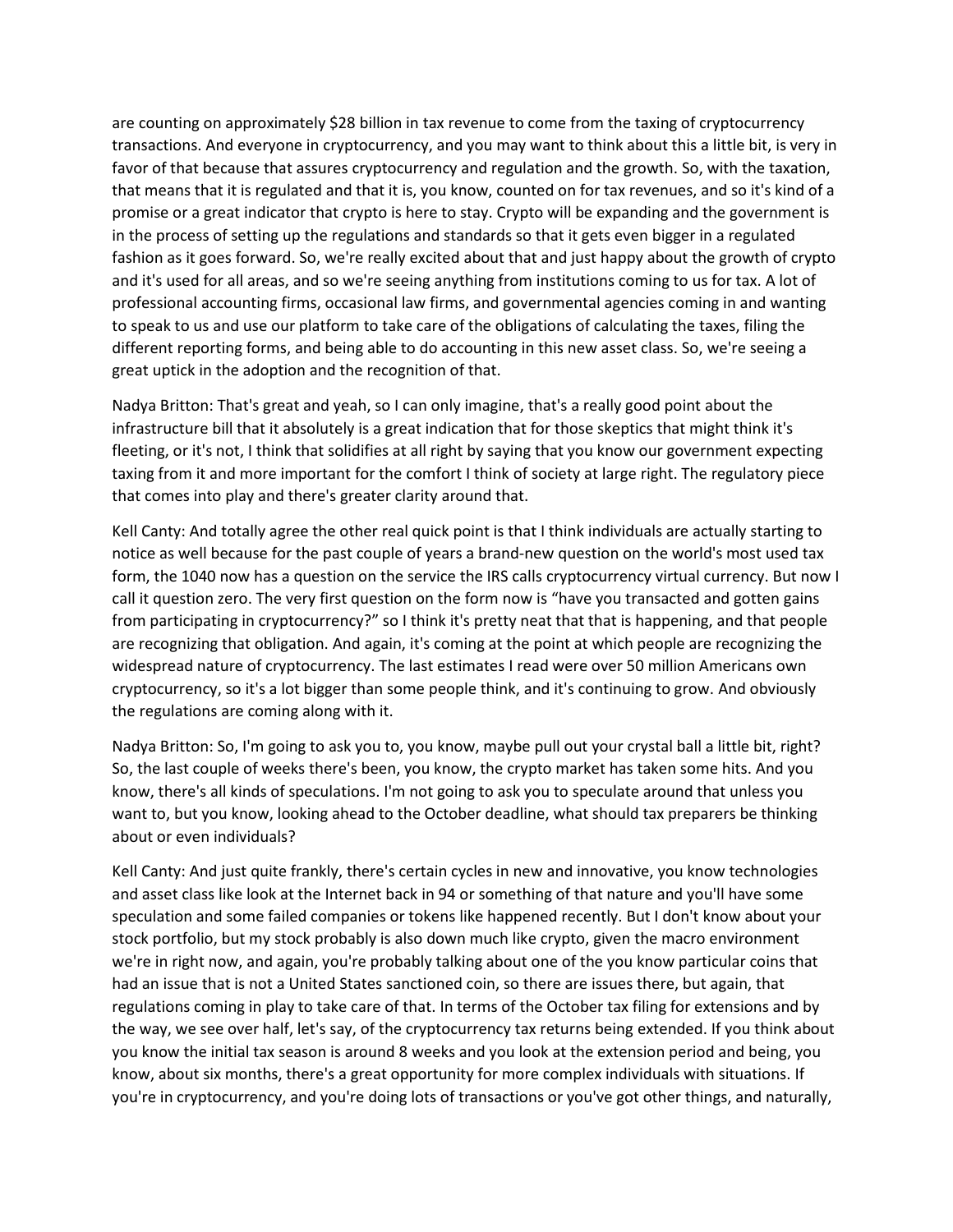you'll extend so that you can do it in the correct and proper manner. And that's where we've set up with a lot of the major accounting firms and others of thousands actually to help them do that. And it's a way that they can take a little more time for accountants that are not quite used to it yet and utilize our platform to get that done. And we're happy to help them and get that satisfied for them. The other thing on a going forward basis, I think it's really important for them to think about and what our system has been enhanced to provide is that the best way to work with cryptocurrency, particularly because of the different ways you can do lots of neat things, earn 18% interest or swap coins for another coin directly without having to go to U.S. dollars and things of that nature, is to track it on a regular basis and so we have the ability within our platform so that when you're conducting a trade, or if you're doing a swap, or if you're doing something, you go ahead and like look at your portfolio on a on a daily basis and see what your current situation is you know, what are my unrealized gains and losses, or you know, should I think about this and so even after October when you're doing year end planning, you can do sophisticated things like tax loss harvesting with our platform wherein you can look at oh, I am up a little bit in that zoom stock that I bought when the pandemic started and unfortunately I had a little bit of that token that had a bad day a couple of weeks ago. You know what? I can sell the traditional asset and sell the cryptocurrency asset one for a gain, one for a loss and I'll go into next year from a tax neutral standpoint. And so, by our legible platform giving them that visibility for doing, you know, portfolio, view and management, you can actually do tax planning on this new asset class, which I think you know we're now maturing into the point where we get that with most financial advisors that are catering toward the high end recommending that if you're looking at alternative assets, that cryptocurrency should be maybe 5% of your portfolio. And actually, a news story I just saw today that JP Morgan recognized and said that we believe that cryptocurrency is our top choice for an alternative asset in people's portfolios. So, pretty amazing, given that the CEO years ago said that it wasn't even, you know, a valid thing. So, it goes from Being you know Jamie Dimon saying, oh bitcoins, a scam to think the number one recommended alternative asset by JP Morgan. That is quite a trajectory there, right?

Nadya Britton: Right and the ultimate stamp of approval, right? I mean, this is these are the people that live and breathe finance and supposedly are forward looking folks. So that's something I haven't seen that, thank you. So, you know, all of what you just said so, do you anticipate financial advisors will really lean into your tool then, because as a key instrument in assisting their clients, right? As they think about their finance, whether it's the individual, whether, you know, it's a company?

Kell Canty: Right, so, we have several companies that are actually, some are crypto natives, meaning that they use cryptocurrency as part of the services that they're providing to either people or other companies, but we've also, interestingly, starting to see some companies that are simply using cryptocurrency as part of their treasury function. So, if you have some funds, and given the inflationary environment that we find ourselves in now and you're looking at more traditional treasury type investments, again, this is a little bit on the leading edge I'll readily admit that, but if you're in a 8.3% or 8.5% inflationary situation and your treasury in your company can only earn 1% maybe or 1 1/2% and maybe you want to do tranches because crypto maybe is a little bit less you know, thought about or a little more unconventional, but you know there's ways of earning much more than that with cryptocurrency, so we're seeing a lot of thought and some movement in the use of crypto as a treasury vehicle for again aggressive companies or companies willing to experiment with all port portion of that. But it is definitely there and definitely moving forward.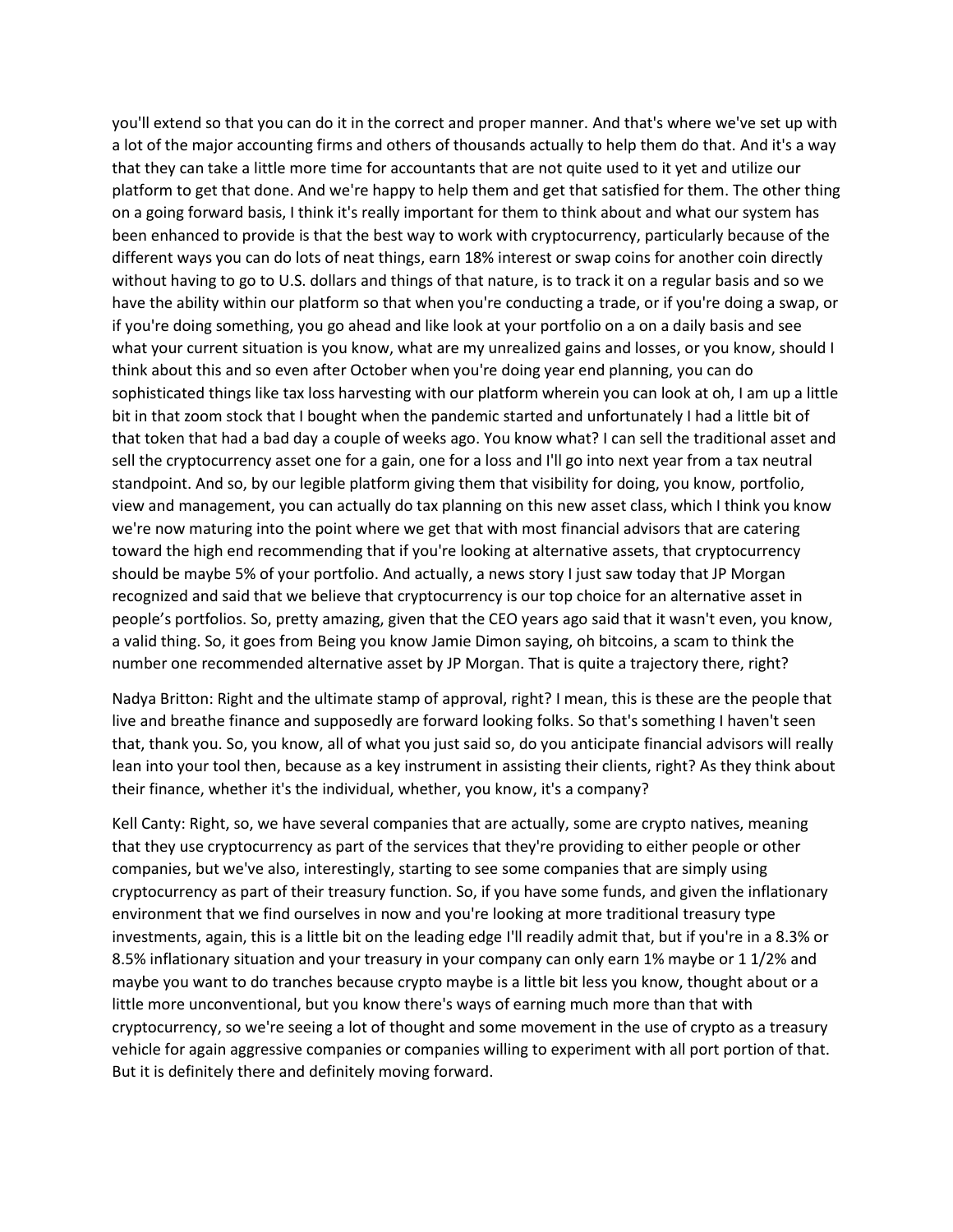Nayda Britton: Again, your crystal ball. Do you anticipate you'll see more of that? I mean, especially with you know, maybe the stable coins make folks feel a little more secure. Any thoughts around that?

Kell Canty: I think so. I think another thing that I'd like to mention that I forgot to say was around the executive order that we had, right? And so, the executive order that we had from Biden was around, you know, this is here to stay not only in the United States, but people need to remember that this is a global phenomenon. If you have a Bitcoin in Japan or Singapore or the UK, it's the same as it is here, right? So, this is a global phenomenon, and it's really important to think about it in that particular manner. And so, for the competitive nature of the United States and being a leader just like we did with the Internet, he brought together the EO and said that all the regulatory agencies that are little confused into commodity, is it a security isn't a property? Let's get everybody together and do a thoughtful, considerate analysis and say, well, this part goes over here, this part goes over here, this part goes over here. And when I think about that, when I think about the President of the United States tasking all the federal agencies to get together and lay out the rules of the game for an industry to me that indicates that it's only getting bigger, and you'll see more and more regulated entities coming in. I mean several of the top ten banks in America are either offering cryptocurrency products now or they're about to. And you have all of this activity happening, and the President mandating a rule of the road for everyone. And whenever you have clear rules and regulations, typically they that will expand it greatly. So, I see even more adoption going forward. As I say to some people. And I don't want to get into the details 'cause it's too long of a conversation. I had some few questions on I say is it going away and they even if they're you know, a little concerned about crypto, they go no, it's not going away and I say, alright, that's question number one question. Number two is it getting bigger? And they go, yeah, it's getting bigger and that's it. Those are my two questions, so that's how in a way I'll answer your question with my two questions. But again, regulatory wise institutional adoption wise consumers, over 50 million and growing I think it's pretty clear where the trajectory of it. If you think of crypto as the money of the Internet and you look at where we had no Internet back in 1990 to where we are now, I think we'll follow a similar trajectory.

Nadya Britton: Oh absolutely, thank you. Yeah, that was that was great. Thanks for those insights. We've got a couple minutes. Anything else you would like to leave our audience to contemplate, think about, final thoughts?

Kell Canty: I would say, you know, I kind of talked around where we are in crypto. We're still at the early stages. I think if you're looking at cryptocurrency and you're not already starting to educate yourself, you might find yourself a little bit behind, particularly as we start going through things. You know, the pandemic actually accelerated the adoption of cryptocurrency being natively Internet based, just like things like Zoom and others accelerated. I think perhaps given the interest rate and inflationary environment we're going into, that might cause another step up in acceleration of crypto assets as they go forward. Plus, the institutional adoption and the regulations, so I would I would say the doubters or the people who aren't fully aware of how rapidly this is moving and how wide it's getting that the earlier you look into it and start gathering the knowledge or the tools that kind of embodied the knowledge that you need, the better we actually run into a lot of CPA's that utilize our product or looking at doing that and or we talked to it at shows such as AICPA engage that will be at, and they say, well, I don't have any crypto clients, and given that 23% of Americans own crypto, what we typically tell them is that either you don't know that or you, or they haven't told you or your friends. Perhaps, you know, I don't want to talk about the worst case, but if you proudly told your clients that you don't think crypto is the